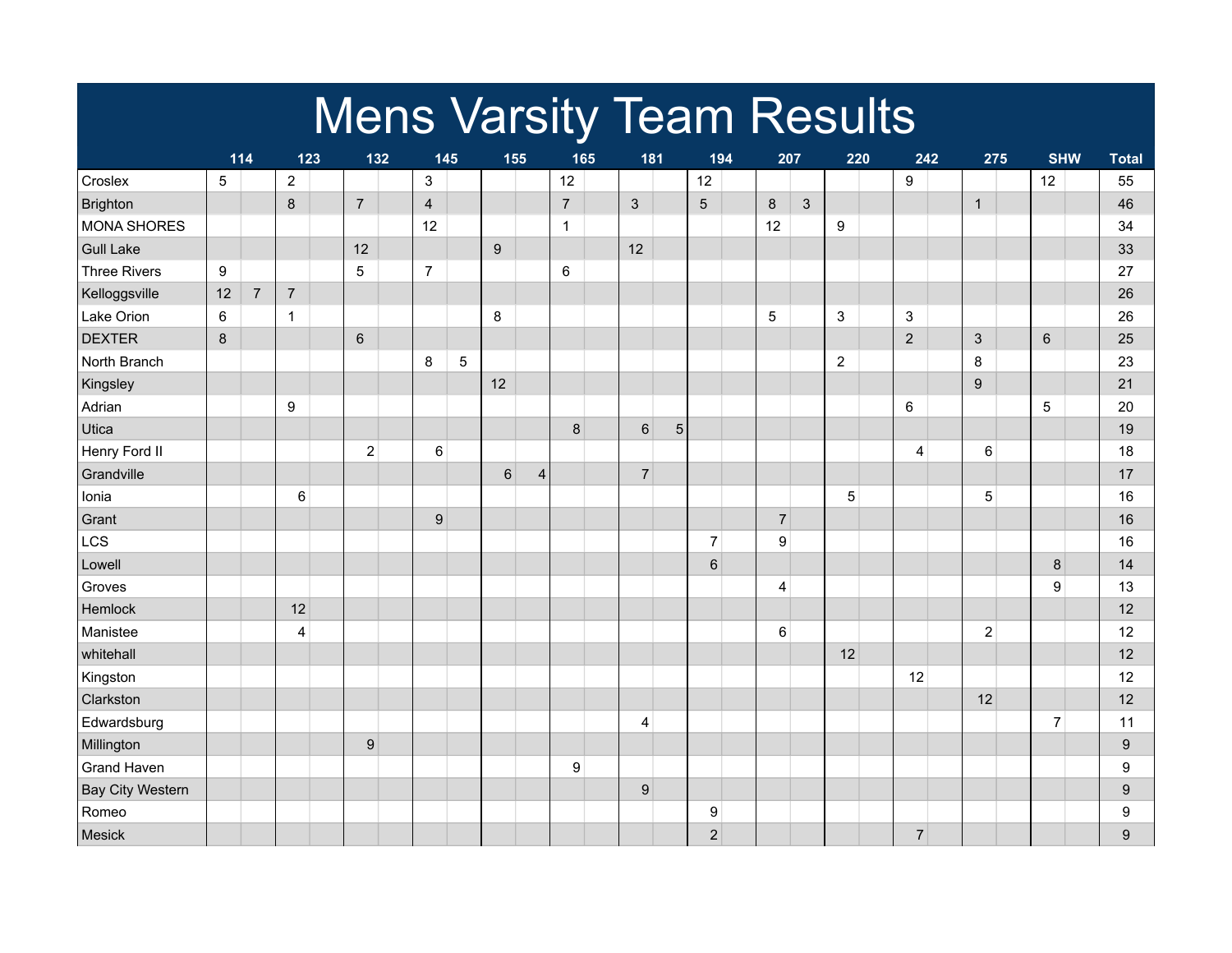| Constantine       |            |                |              |                |                |                |              |              |              |                | $\sqrt{5}$   | 4              |                         | 9               |
|-------------------|------------|----------------|--------------|----------------|----------------|----------------|--------------|--------------|--------------|----------------|--------------|----------------|-------------------------|-----------------|
| Davison           |            | $\bf 8$        |              |                |                |                |              |              |              |                |              |                |                         | 8               |
| SWARTZ CREEK      |            |                |              |                |                |                | $\bf 8$      |              |              |                |              |                |                         | 8               |
| <b>FLUSHING</b>   |            |                |              |                |                |                |              | $\bf 8$      |              |                |              |                |                         | 8               |
| Almont            |            |                |              |                |                |                |              |              |              | $\bf 8$        |              |                |                         | 8               |
| St.Joseph         |            |                |              |                |                |                |              |              |              |                | $\bf 8$      |                |                         | 8               |
| Yale              | $\sqrt{3}$ |                |              |                | $\mathsf 3$    |                |              |              | $\mathbf{1}$ |                |              |                |                         | $\overline{7}$  |
| Standish-Sterling |            | $\overline{4}$ | $\mathbf{3}$ |                |                |                |              |              |              |                |              |                |                         | $\overline{7}$  |
| South Lyon East   |            |                |              |                | $\overline{7}$ |                |              |              |              |                |              |                |                         | $\overline{7}$  |
| Stoney Creek      |            |                |              |                |                |                |              |              |              | $\overline{7}$ |              |                |                         | $\overline{7}$  |
| Sault Area        |            |                |              |                |                |                |              |              |              |                |              | $\overline{7}$ |                         | $\overline{7}$  |
| AA Huron          |            |                |              |                |                |                |              |              |              | $\,6\,$        |              |                |                         | $6\phantom{a}$  |
| Mancelona         | $\sqrt{5}$ |                |              |                |                |                |              |              |              |                |              |                |                         | 5               |
| Ithaca            |            |                |              |                | $\sqrt{5}$     |                |              |              |              |                |              |                |                         | $5\overline{)}$ |
| Kearsley          |            |                |              |                | $\overline{2}$ | $\mathbf{3}$   |              |              |              |                |              |                |                         | 5               |
| Troy Athens       |            |                |              |                |                | $\sqrt{5}$     |              |              |              |                |              |                |                         | $5\overline{)}$ |
| <b>GRASS LAKE</b> |            |                |              |                | $\mathbf 1$    | $\overline{2}$ |              |              |              |                | $\mathbf{1}$ |                |                         | 4               |
| Martin            |            |                |              |                |                | $\overline{4}$ |              |              |              |                |              |                |                         | $\overline{4}$  |
| ONSTED            |            |                |              |                |                |                |              | 4            |              |                |              |                |                         | 4               |
| Napoleon          |            |                |              |                |                |                |              |              |              | $\overline{4}$ |              |                |                         | 4               |
| Hart              |            |                |              |                |                |                |              |              |              |                |              |                | $\overline{\mathbf{4}}$ | 4               |
| Climax-Scott      |            |                |              |                |                |                |              | $\sqrt{3}$   |              |                |              |                |                         | $\mathbf{3}$    |
| St Clair          |            |                |              |                |                |                |              | $\mathbf{1}$ |              | $\mathbf 1$    |              |                | $\mathbf{1}$            | 3               |
| Marine City       |            |                |              |                |                |                |              |              |              |                |              |                | $\overline{3}$          | $\mathbf{3}$    |
| Sturgis           |            |                |              | $\overline{2}$ |                |                |              |              |              |                |              |                |                         | $\overline{2}$  |
| Petoskey          |            |                |              |                |                |                | $\sqrt{2}$   |              |              |                |              |                |                         | $\overline{2}$  |
| Bentley           |            |                |              |                |                |                |              |              |              |                |              |                | $\overline{2}$          | $\overline{2}$  |
| Harper Creek      |            | $\mathbf{1}$   |              |                |                |                |              |              |              |                |              |                |                         | $\mathbf{1}$    |
| Plainwell         |            |                |              | $\mathbf{1}$   |                |                |              |              |              |                |              |                |                         | 1               |
| Parchment         |            |                |              |                |                |                | $\mathbf{1}$ |              |              |                |              |                |                         | $\mathbf{1}$    |
|                   |            |                |              |                |                |                |              |              |              |                |              |                |                         |                 |
|                   |            |                |              |                |                |                |              |              |              |                |              |                |                         |                 |
|                   |            |                |              |                |                |                |              |              |              |                |              |                |                         |                 |
|                   |            |                |              |                |                |                |              |              |              |                |              |                |                         |                 |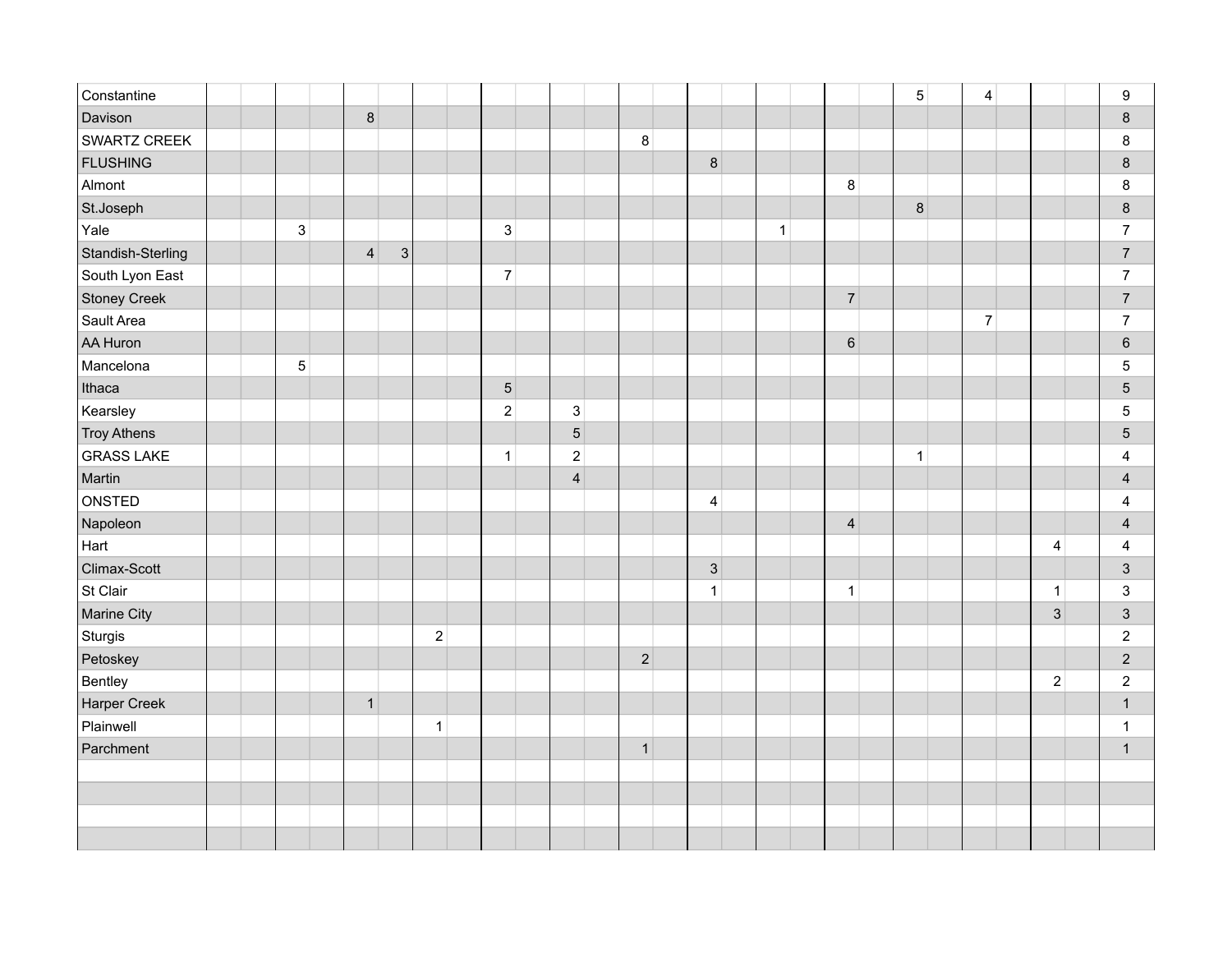| $\blacklozenge$<br>a a Tingga<br>$\mathbb{R}^n$ |
|-------------------------------------------------|
|                                                 |
|                                                 |
|                                                 |
|                                                 |
|                                                 |
|                                                 |
|                                                 |
|                                                 |
|                                                 |
|                                                 |
|                                                 |
|                                                 |
|                                                 |
|                                                 |
|                                                 |
|                                                 |
|                                                 |
|                                                 |
|                                                 |
|                                                 |
|                                                 |
|                                                 |
|                                                 |
|                                                 |
|                                                 |
|                                                 |
|                                                 |
|                                                 |
|                                                 |
|                                                 |
|                                                 |
|                                                 |
|                                                 |
|                                                 |
|                                                 |
|                                                 |
|                                                 |
|                                                 |
|                                                 |
|                                                 |
|                                                 |
|                                                 |
|                                                 |
|                                                 |
|                                                 |
|                                                 |
|                                                 |
|                                                 |
|                                                 |
|                                                 |